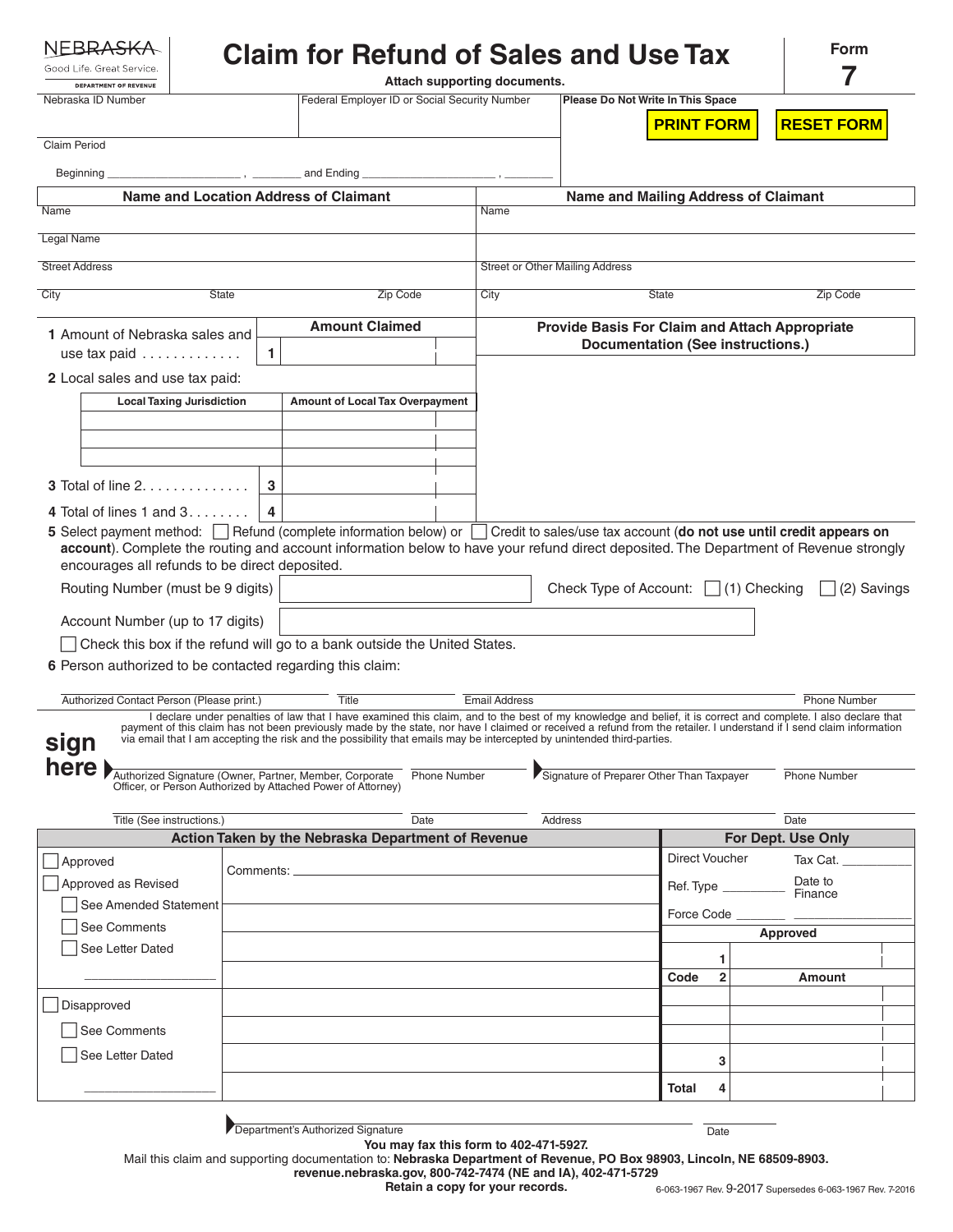## **Instructions**

## **This form, if not properly completed and adequately supported, is not a valid claim for refund (claim) and may be returned.**

**Who May File.** Any person who has made an overpayment of sales or use tax of \$2 or more, may file a claim.

**When to File.** A claim must be filed within the statute of limitations period (generally three years from the 20th day of the month following the close of the period for which the overpayment of tax was made). If the overpayment of tax was the result of a deficiency determination issued by the Nebraska Department of Revenue (Department), the claim must be filed within six months after the determination becomes final, or within six months from the date of overpayment of tax with respect to the determination. The latest expiration date of these three periods will be the last acceptable filing date.

**Where to File.** The claim must be filed with the Nebraska Department of Revenue, PO Box 98903, Lincoln, NE 68509-8903. Or you may fax this claim to 402-471-5927 if there is limited documentation submitted to support the claim.

**Basis for a Valid Claim for Refund.** A valid claim must have all of these items. If the space provided is not sufficient, a letter of explanation must be attached.

- 1. All applicable lines on the form must be completed.
- 2. The claim must be signed by an authorized person, if authorized by a [Power of Attorney, Form 33](http://www.revenue.nebraska.gov/tax/current/fill-in/f_33.pdf), a copy must be included.
- 3. The claim must have adequate documentation for the Department to determine its validity. The minimum requirements for adequate documentation include reference to either a specific state statute or regulation, in support of each item claimed, and copies of all purchase invoices or documents for each item claimed, in the format as set forth below.
- 4. If 50 or more invoices will be submitted in support of the claim:
	- a. Enclose a detailed listing of the invoices and indicate the amount of the sales and use taxes paid. The list should be in **alphabetical** order by vendor. Submit the list in a spreadsheet on digital media. The list must include the following information and be in the format shown -

| Vendor.<br>Name | Item<br>Description | Invoice<br>  Number | Invoice  <br>Date | Taxable<br>  Amount | Nebraska<br>Paid | Local<br>Paid | Name of<br>Sales Tax   Sales Tax   Municipality   Use Tax   Use Tax   Use Tax  <br>or County | Nebraska<br>Paid | Local<br>Paid | Month<br>Remitted   Paid | Total<br>Tax |
|-----------------|---------------------|---------------------|-------------------|---------------------|------------------|---------------|----------------------------------------------------------------------------------------------|------------------|---------------|--------------------------|--------------|
|-----------------|---------------------|---------------------|-------------------|---------------------|------------------|---------------|----------------------------------------------------------------------------------------------|------------------|---------------|--------------------------|--------------|

- b. Attach a legible copy of every invoice on the list. Arrange the invoice copies in the **same order** that the invoices appear on the list. The invoices need to clearly show the total purchase price and the amount of Nebraska and, if applicable, local sales tax paid. The invoices may be attached in PDF format.
- 5. If fewer than 50 invoices or documents will be submitted in support of the claim, attach a legible copy of every invoice or document that clearly describes the item purchased, the total purchase price, and the amount of Nebraska and, if applicable, local sales tax paid. If claiming a refund of sales and use taxes paid on a motor vehicle, you must include a copy of the [Nebraska Sales/Use Tax and Tire Fee Statement for](http://www.revenue.nebraska.gov/tax/current/fill-in/f_6.pdf)  [Motor Vehicle and Trailer Sales, Form 6,](http://www.revenue.nebraska.gov/tax/current/fill-in/f_6.pdf) which was validated by the county treasurer; or a copy of the motor vehicle registration showing sales tax was paid.
- 6. **Claims for sales and use taxes paid on manufacturing machinery and equipment.** In addition to the information listed in 4 or 5 above, you must provide the model number and a detailed description of how the machinery or equipment is used in your manufacturing process. Include a reference to the specific section of [Nebraska](http://www.revenue.nebraska.gov/legal/regs/slstaxregs.html#107) [Sales and Use Tax Regulation 1-107, Manufacturing Machinery and Equipment Exemption](http://www.revenue.nebraska.gov/legal/regs/slstaxregs.html#107), which applies to the use of the equipment.

**Claims for sales and use taxes paid on repair and replacement parts for manufacturing machinery and equipment.** You must provide information as to which piece of manufacturing machinery or equipment the part is used on.